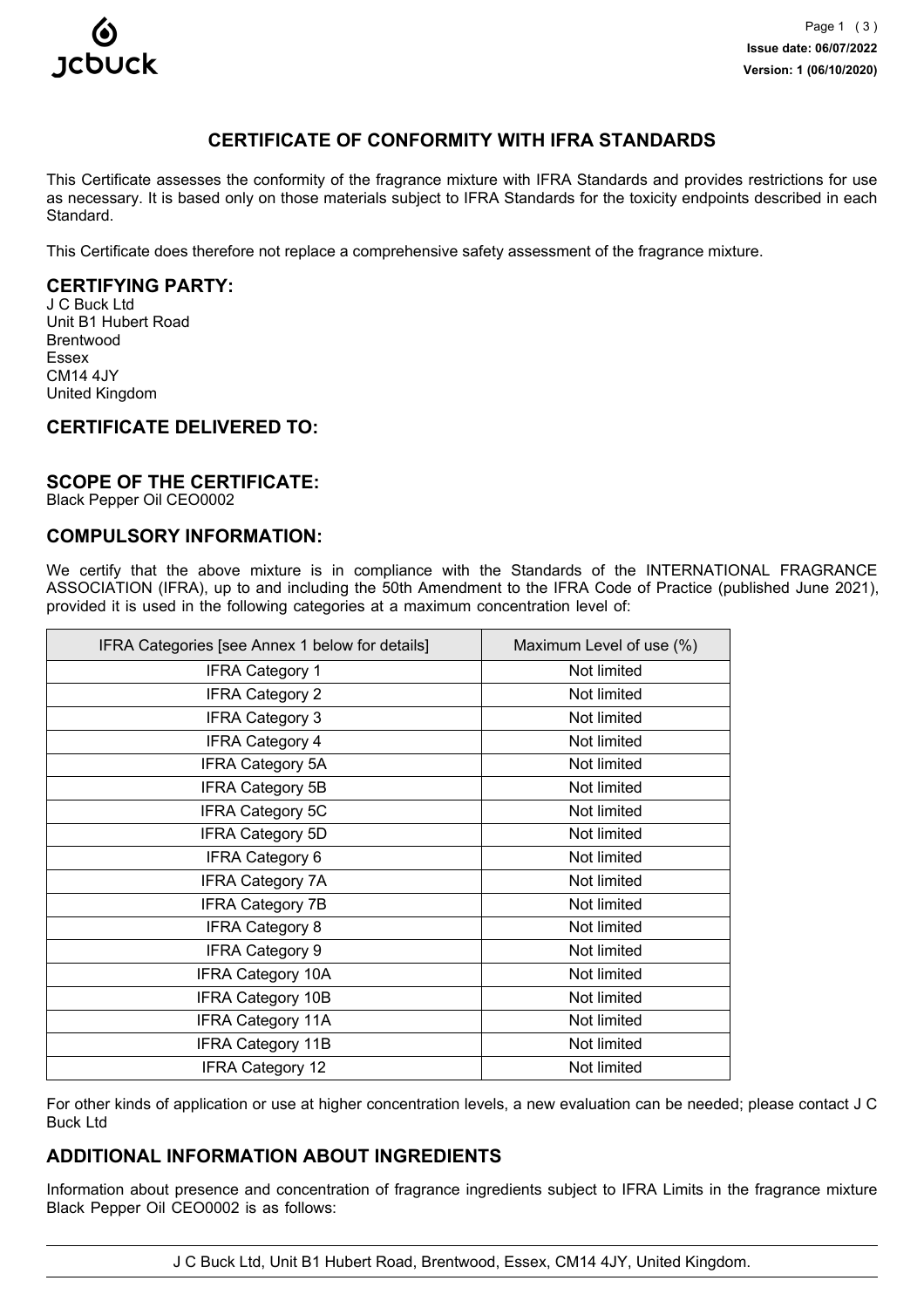

Does not contain any substances restricted by the current IFRA Standards.

Regulatory Affairs Department